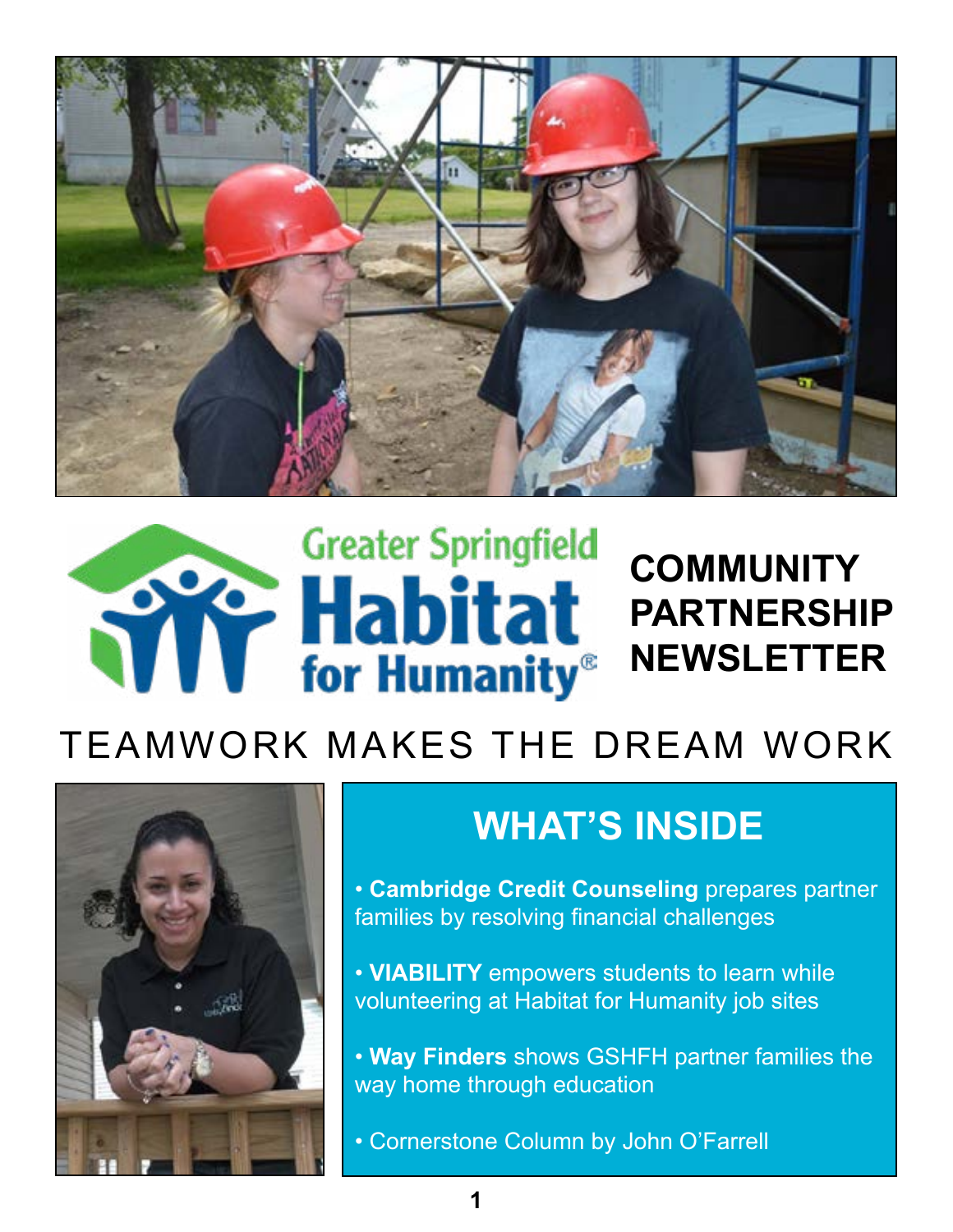**Despite the many challenges of<br>COVID-19, we have kept our p<br>moving forward and continue to<br>the many and exciting project built** COVID-19, we have kept our projects moving forward and continue to embark on new and exciting project builds here in Springfield and soon in Holyoke as well.

This month's focus on community partnerships provides us with a great opportunity to say thank you for your ongoing support of our mission. Just as there are many pieces involved in building any structure, the same goes for the collaborative efforts of our generous donors, volunteers and staff, community partners, and numerous contractors. They all come together to make our homes a reality for our partner families. We couldn't do it without each and every one of you!

As we continue to expand our volunteer capacity on our job sites, we are now scheduling dates for employee days of service, corporate builds, and individual volunteer sign-ups.

If interested, contact me by email at: [ofarrell@habitatspringfield.org](mailto:ofarrell%40habitatspringfield.org?subject=I%20want%20to%20volunteer%20for%20GSHFH) or call: (413) 739-5503 x1006.

 $\left($   $\left\langle \right\rangle$   $\right\langle$   $\right\langle$  inance" is a daunting word that often conjures feelings of uneasiness and uncertainty. Between the stress of creating and following a budget and being prepared for an unexpected expense, it can be the cause of anxiety, especially for low-income families. Then, there's the issue of credit. While many American families overextend their credit, others haven't established a credit line. Both scenarios can make buying a home more complicated. Greater Springfield Habitat for Humanity (GSHFH) is all too familiar with these situations and relies on partners like Cambridge Credit Counseling to support our partner families.

To donate online, click here: [habitatspringfield.org/donate](http://habitatspringfield.org/donate)

or mail in your gift to: 268 Cold Spring Ave, West Springfield, MA 01089



#### **CORNERSTONE COLUMN**

by John O'Farrell GSHFH Fundraising and Volunteer Coordinator

### **Cambridge Credit Counseling prepares partner families by resolving financial challenges**

Cambridge, a nonprofit debt relief agency based out of Agawam, offers a first-time homebuyer online class and oneon-one financial literacy counseling to help families become more economically secure. The agency also offers budgeting advice as partner families prepare for homeownership.

"Over the course of our partnership, of well over a decade, we have been able to provide education to many families that purchased a Habitat home," said Beata Gosselin, Cambridge Housing



program manager. "Our mission is to educate, help individuals and families resolve their financial challenges, and offer assistance in areas of housing, finance, and student loans.

"It's always inspiring to work with a program like Habitat for Humanity … seeing the excitement in the family's eyes and eagerness to participate in order to achieve the dream of homeownership," Beata said.

Deborah O'Mara, GSHFH Family Services manager, agreed.

"A number of our recent

partner families have taken advantage of the one-on-one financial counseling offered by Cambridge Credit. This has been eye-opening for all of them," Deborah said. "In every case, their financial lives have become manageable and this has created more opportunities for them in their daily lives."



67 Hunt St, #305, Agawam, MA (413) 821-8900 cambridge-credit.org

Cambridge Housing program manager Beata Gosselin (front right) stands with her team in front of a workship sign at a home preservation event held in their office, which assists homeowners with keeping their homes.

### **We're now accepting applications**

**3-bedroom house in Holyoke**

#### **[habitatspringfield.org](http://habitatspringfield.org)**

### **Shop. Donate. Volunteer.**



**301 E. Main St, Westfield, MA 01085 (413) 642-8990**